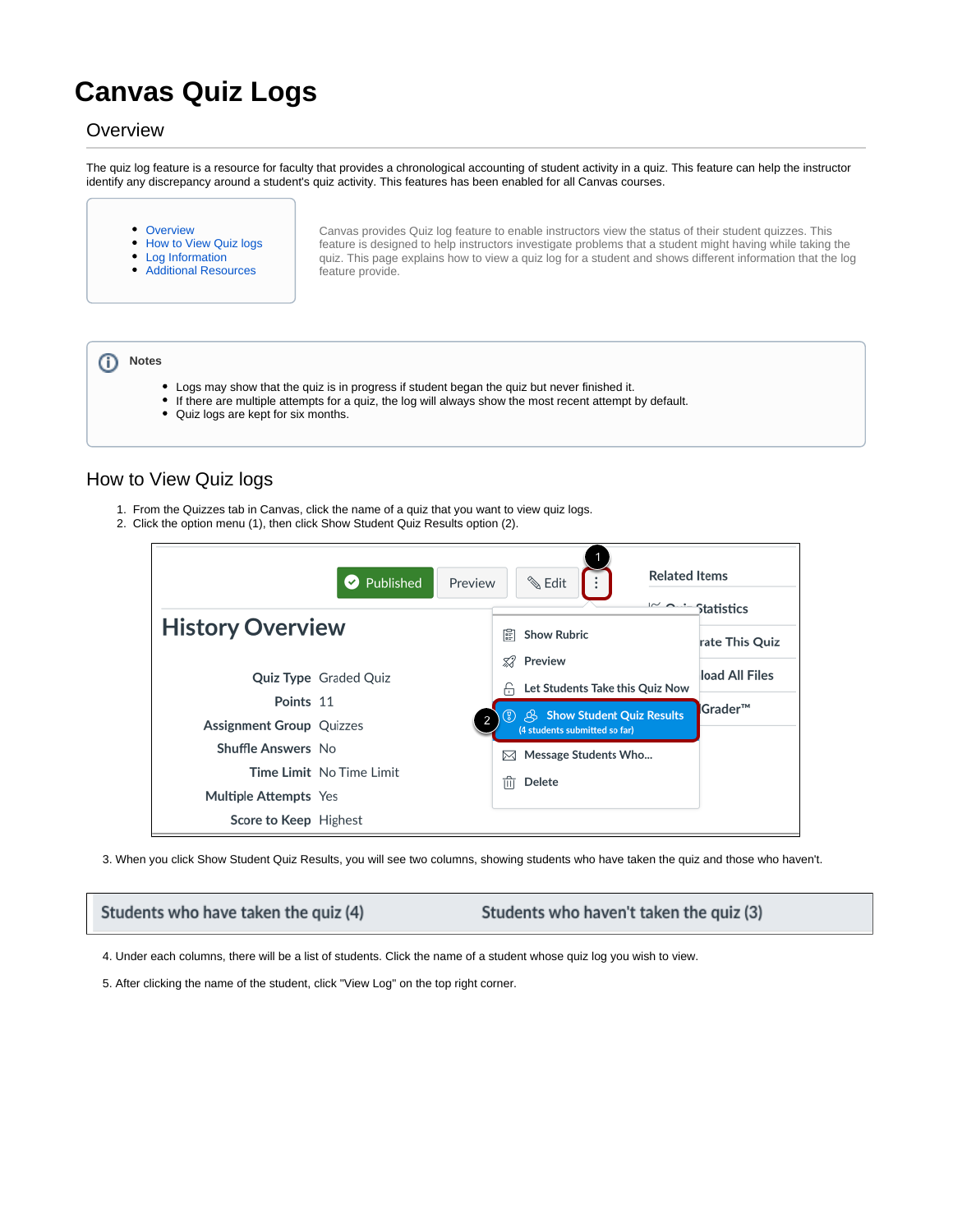| $1 \ 2 \ 3 \ 4 \ 5 \ 6 \ 7 \ 8 \ 9 \ 10 \ 11 \ 12$                                                                   | Here's the latest quiz results for<br>Emily Boone. You can modify the<br>points for any question and add<br>more comments, then click<br>"Update Scores" at the bottom of<br>the page.<br><b>Quiz Submissions</b> |
|----------------------------------------------------------------------------------------------------------------------|-------------------------------------------------------------------------------------------------------------------------------------------------------------------------------------------------------------------|
| <b>View Log</b><br><b>History Overview Results for Emily Boone</b>                                                   |                                                                                                                                                                                                                   |
| $\Lambda$ The quiz has changed significantly since this submission was made. This submission may<br>need re-grading. |                                                                                                                                                                                                                   |
| <b>(2) The following questions need review:</b><br>• Question 11                                                     | <b>D</b> Attempt 1: 5.33<br><b>19</b> Attempt 2: 19                                                                                                                                                               |
| Score for this attempt: 19 out of 21 *<br>Submitted Jul 10 at 9:39am<br>This attempt took 2 minutes.                 | Emily Boone has 8 attempts left<br>allow this student an extra<br>attempt                                                                                                                                         |

### <span id="page-1-0"></span>Log Information

When you click "View Log", the following page will appear.



#### Session Information

(1) It shows the date and time student started the quiz.

(2) It shows how many attempts student took and for which attempt the information is shown.

Action Log

(3) It shows a timestamp of each quiz action, which can be viewing a question, answering a question.

(4) The log also shows if the student stopped viewing the Canvas quiz-taking page.

To view responses to a question, click the link to the blue question number next to each description.

の